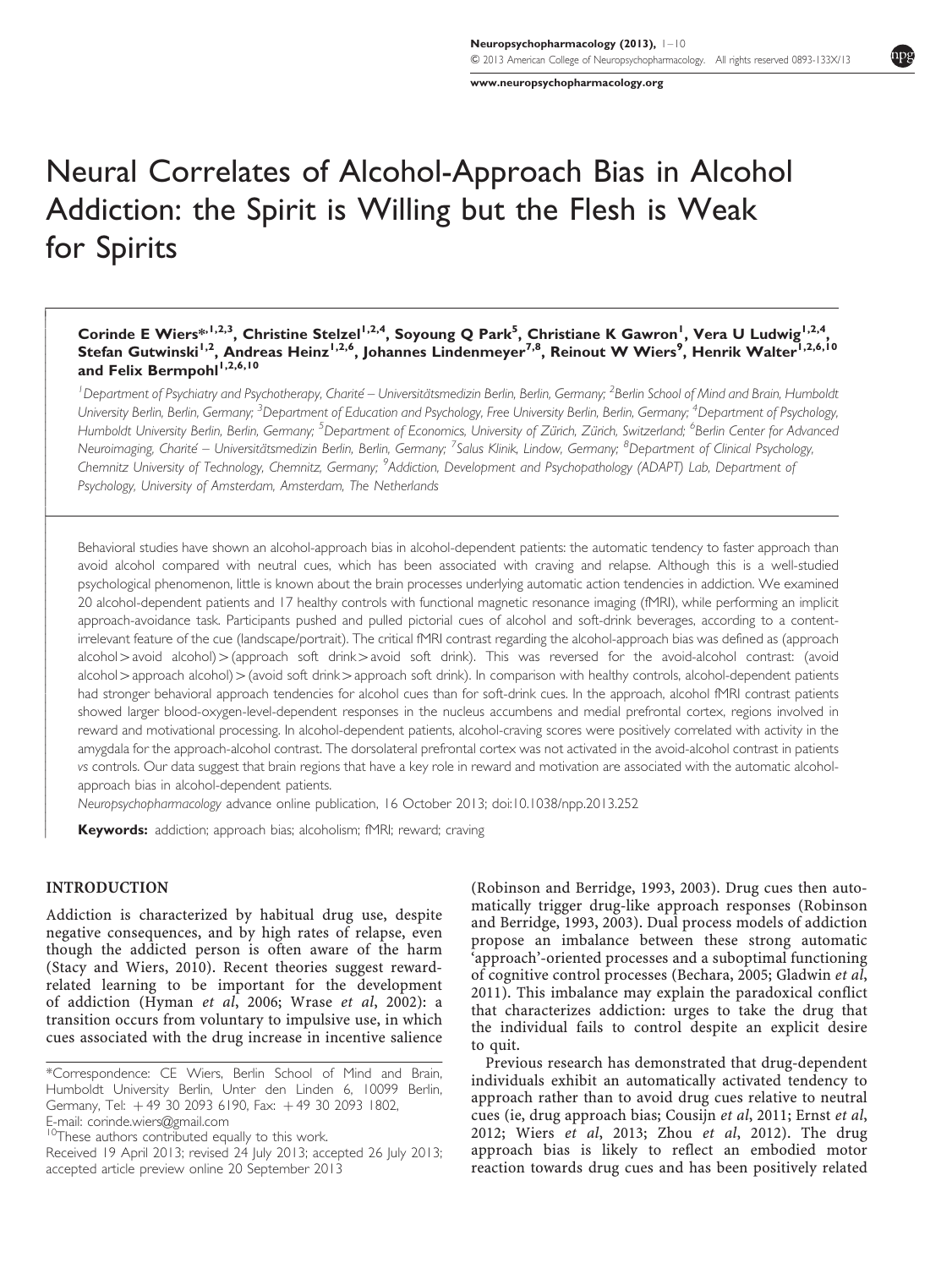to subjective rates of drug craving (Wiers et al[, 2013](#page-9-0)). Moreover, bias modification training schemes, in which drug users learn to avoid drug cues in a joystick paradigm, have been shown to reduce relapse rates up to 13% in alcohol-dependent patients 1 year after training ([Eberl](#page-8-0) et al, [2012](#page-8-0); [Wiers](#page-9-0) et al, 2011). These findings highlight the clinical relevance of approach bias in drug use. However, neural correlates associated with the drug approach bias remain largely unknown.

The incentive sensitization theory of addiction suggests fronto-limbic neuroadaptations to underlie the drug approach bias ([Robinson and Berridge, 2003\)](#page-8-0). Many drugs of abuse (eg, alcohol, nicotine, or cocaine) directly or indirectly trigger the release of dopamine from the ventral tegmental area, projecting to fronto-limbic structures such as the nucleus accumbens (NAcc) and medial prefrontal cortex (mPFC; Heinz et al[, 2009; Hyman and Malenka,](#page-8-0) [2001](#page-8-0)). As dopamine signals motivational relevance with every puff, drink, or shot, Pavlovian-conditioned associations between drug cues and reward are formed and encoded in the amygdala [\(Baler and Volkow, 2006;](#page-7-0) [Heinz](#page-8-0) et al[, 2009\)](#page-8-0). In this way, drug cues acquire incentive sensitization and consequently engender approach behavior ([Robinson and Berridge, 1993, 2003\)](#page-8-0).

Human functional magnetic resonance imaging (fMRI) studies have shown that when drug users passively view drug cues, blood-oxygen-level-dependent (BOLD) signal (hereafter referred to as activity) in the fronto-limbic reward circuit increases (Heinz et al[, 2009; Schacht](#page-8-0) et al, [2013](#page-8-0)). Key brain areas that activate in drug users are the NAcc, mPFC, dorsolateral prefrontal cortex (dlPFC), and amygdala (Heinz et al[, 2009; Schacht](#page-8-0) et al, 2013). However, despite the evidence for fronto-limbic involvement in drugcue reactivity, the precise role of these areas remains unclear. The NAcc, mPFC, and amygdala have been associated with bottom-up motivational aspects of cue reactivity (Braus et al[, 2001](#page-8-0); Hare et al[, 2009; Heinz](#page-8-0) et al, [2009](#page-8-0); [Wrase](#page-9-0) et al, 2007), reward processing [\(Kahnt](#page-8-0) et al, [2010](#page-8-0); [Koob and Volkow, 2010](#page-8-0); Park et al[, 2011\)](#page-8-0), subjective drug craving, and relapse (Beck et al[, 2012](#page-7-0); [Childress](#page-8-0) et al, [1999](#page-8-0); [Grusser](#page-8-0) et al, 2004; [Hayashi](#page-8-0) et al, 2013; [Heinz](#page-8-0) et al, [2004](#page-8-0); [Volkow](#page-8-0) et al, 2004). The dlPFC has been shown to be structurally and functionally impaired in drug addiction, and may be related to suboptimal cognitive control [\(Baler](#page-7-0) [and Volkow, 2006; Bechara, 2005;](#page-7-0) [Hayashi](#page-8-0) et al, 2013; [Jentsch and Taylor, 1999;](#page-8-0) Park et al[, 2010\)](#page-8-0). Previous approach/avoidance studies on emotional processing showed that dlPFC is more active when stimulus and response are incongruent (approach sad faces) than congruent (approach happy faces; [Roelofs](#page-8-0) et al, 2009; [Volman](#page-9-0) et al, 2011). If patients indeed have an alcoholapproach bias (congruent), the dlPFC would be expected to be active while avoiding alcohol cues (incongruent). Alternatively, when patients lack the control to avoid alcohol cues, one would expect decreased dlPFC activation for avoiding alcohol cues. How these antagonistic processes of motivation and control underlie automatic approach tendencies for alcohol as yet remains unknown.

In the current study, we measured the neural correlates of the automatic alcohol-approach bias using fMRI. Abstinent alcohol-dependent patients and healthy controls performed an implicit approach-avoidance task (AAT) in an fMRI

scanner. As such, this is the first study that investigates the neural correlates of the alcohol-approach bias in alcohol dependence using fMRI. Participants pushed and pulled pictorial cues of alcohol and soft-drink beverages using a joystick. Compared with controls, patients were hypothesized to faster pull than push alcohol stimuli compared with soft-drink stimuli. For the fMRI alcohol-approach bias interaction (approach alcohol $>$ avoid alcohol $>$ (approach soft drink  $>$  avoid soft drink), we expected increased activity in the NAcc, mPFC, and amygdala, areas previously associated with reward and motivational processing. Subjective craving scores of alcohol-dependent patients were hypothesized to correlate positively with the alcoholapproach bias-related activity in these regions. Lastly, we investigated whether patients showed either greater or reduced dlPFC activity than healthy controls in a reverse avoid-alcohol contrast (avoid alcohol > approach alcohol)  $>(a$ void soft drink $>$ approach soft drink), indicating enhanced or reduced inhibitory control, respectively.

## MATERIALS AND METHODS

#### Participants and Instruments

The Ethical Committee of the Charité, Universitätsmedizin Berlin, approved the study. Thirty-seven right-handed male subjects participated: 20 alcohol-dependent in-patients  $(M = 44.3 \text{ years } (SD = 7.98), \text{ range} = 26-55) \text{ and } 17 \text{ healthy}$ control subjects  $(M = 42.1, SD = 8.32, range = 22-53)$ . The groups did not differ in mean age and years of education ([Table 1](#page-2-0)). Controls were recruited via online advertisements. Exclusion criteria for all participants were a history of neurological dysfunctions, axis I psychiatric disorders according to DSM-IV criteria other than alcohol dependence in the alcohol-dependent group (M.I.N.I. plus, an International Neuropsychiatric Interview; [Sheehan](#page-8-0) et al, [1998](#page-8-0)), and intake of psychoactive medication. Controls did not fulfill criteria of (a history of) drug abuse and dependence, except tobacco. For controls, potential participants with scores above 8 on the Alcohol Use Disorder Identification Test ([Saunders](#page-8-0) et al, 1993) were excluded, as screened in a telephone interview before the experiment. Patients were recently detoxified ( $<$ 6 months;  $M = 53.40$ days,  $SD = 49.51$ ), had been suffering from alcohol dependence for 16.6 (SD = 8.5 years, range 1-30), underwent 3.9  $(SD = 6.7)$  previous detoxifications (range 0–25), and scored 16.4 ( $SD = 8.4$ ) on the Alcohol Dependence Scale [\(Skinner](#page-8-0) [and Allen, 1982\)](#page-8-0). Smokers were abstinent from tobacco at least 1.5 h before scanning, in order to decrease direct effects of nicotine on the BOLD signal ([Jacobsen](#page-8-0) et al, 2002). All patients expressed the desire to remain abstinent from alcohol.

In order to assess lifetime history of alcohol and drug abuse for both groups, we interviewed participants on the Life Time Drinking History scale [\(Skinner and Sheu, 1982](#page-8-0)). Alcohol craving was assessed with the Desire for Alcohol Questionnaire (DAQ; Love et al[, 1998\)](#page-8-0). Furthermore, participants completed Matrix Reasoning of the Wechsler Adult Intelligence scale ([Kaufman and Lichtenberger, 2006\)](#page-8-0) as a proxy for general intelligence and the Spielberger's State–Trait Anxiety Questionnaire (STAI) to evaluate state and trait anxiety ([Spielberger](#page-8-0) et al, 1983).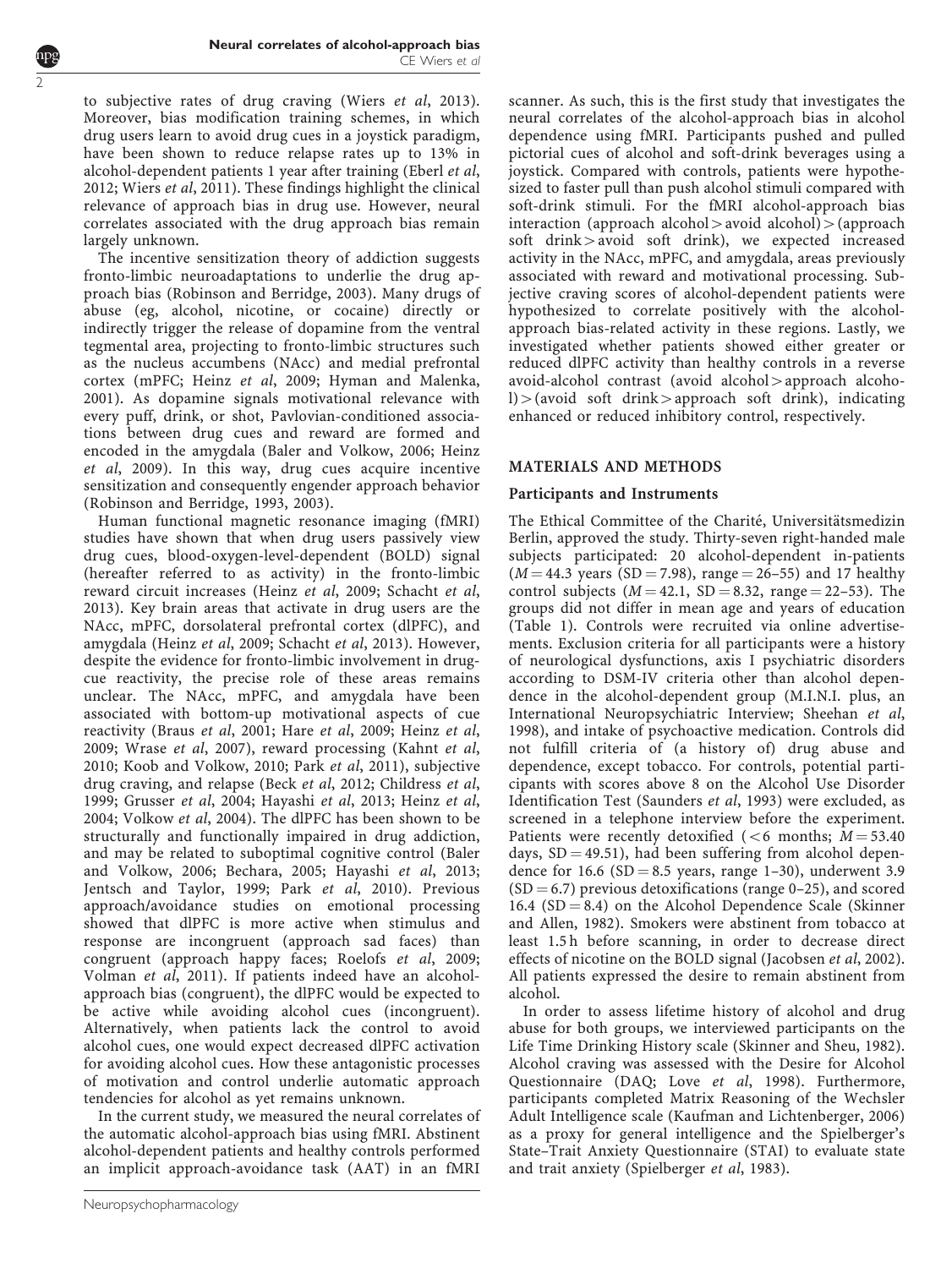|                                | Alcohol-dependent patients ( $n = 20$ , all male) | Healthy controls ( $n = 17$ , all male) | P-value    |
|--------------------------------|---------------------------------------------------|-----------------------------------------|------------|
| Age (years)                    | 44.30 (7.98)                                      | 42.12(8.3)                              | 0.422 NS   |
| BMI                            | 23.98 (3.43)                                      | 24.44 (2.33)                            | 0.637 NS   |
| Years of education             | $10.55$ (1.15)                                    | 11.29(1.72)                             | 0.141 NS   |
| <b>WAIS</b> matrices score     | $ 5.2 $ $(4.43)$                                  | 17.24(6.13)                             | 0.260 NS   |
| STAI-T                         | 36.00 (8.30)                                      | 34.24 (12.09)                           | 0.630 NS   |
| STAI-S                         | 32.95 (8.20)                                      | 32.24 (7.09)                            | 0.780 NS   |
| DAO                            | 14.30(6.73)                                       | 4.88(4.43)                              | $0.000***$ |
| Lifetime alcohol intake (kg)   | 2052.74 (2821.01)                                 | 153.62 (225.92) <sup>a</sup>            | $0.007***$ |
| <b>AUDIT</b>                   | 27.05 (7.82)                                      | 2.82(1.67)                              | $0.000***$ |
| <b>ADS</b>                     | $16.43 (8.04)^{b}$                                |                                         |            |
| Abstinence (days)              | 53.40 (49.51)                                     |                                         |            |
| Number of detoxifications      | 3.90(6.72)                                        |                                         |            |
| Duration of dependence (years) | 16.55(8.52)                                       |                                         |            |
|                                |                                                   |                                         |            |

<span id="page-2-0"></span>Table I Demographic and Clinical Data of Alcohol-Dependent Patients and Healthy Controls

Abbreviations: ADS, Alcohol Dependence Scale; AUDIT, Alcohol Use Disorders Test; BMI, body mass index; DAQ, Desire for Alcohol Questionnaire; NS, not significant; STAI-S, State Anxiety Inventory; STAI-T, Trait Anxiety Inventory; WAIS, Wechsler Adult Intelligence Scale.

 $bN = 19.$ 

# AAT Description and Subjective Rating

A zoom version of the AAT, optimized for MRI, was used (Figure 1). Participants pushed or pulled an MRI-compatible joystick (Fiber Optic Joystick, Current Designs), in response to the format of the cue (landscape or portrait). After 20 practice trials, 160 test trials were presented over 4 blocks, in which each picture was approached and avoided once. Picture format to response assignment was counterbalanced, with half of the participants pulling the joystick for landscape and pushing it for portrait cues, and vice versa. For optimal approach and avoidance resemblance [\(Rinck and Becker, 2007](#page-8-0)), the AAT used here was developed with a zooming feature: moving the joystick increased and decreased the size of the cue. Participants had to respond to a picture within 2 s. Intertrial intervals were 4, 6, or 8 s distributed hyperbolically ([Miezin](#page-8-0) et al, 2000). A set of 40 alcohol and 40 soft-drink images was used, previously matched for drink familiarity and for arousal in an independent male, social drinking German sample  $(N=20)$ . Images (660 × 660 pixels) were presented in a white frame (900 $\times$  660 pixels landscape and 660 $\times$ 900 pixels portrait format), against a black background. The task was programmed in MATLAB (r2010a; MathWorks Company) and Psychtoolbox v3 [\(Brainard, 1997\)](#page-8-0). After scanning, all pictures were rated for familiarity ('How familiar is this drink to you?'), arousal ('How much does this drink move you?'), and valence ('How positive or negative is this drink to you?'), on a five-point Likert scale.

# fMRI Acquisition and Preprocessing

Stimuli were presented in an event-related design (4 runs of 40 trials) in a 3 T MRI scanner (MAGNETOM Trio, TIM-Technology; Siemens, Erlangen, Germany), equipped with a



Figure I Schematic overview of an avoid alcohol trial on the approachavoidance task (AAT), in which the cue zooms out while pushing on the joystick.

12-channel head coil. A standard T2-weighted echo planar imaging (EPI) sequence was used with the following parameters: descending, repetition time 2s, echo time 25 ms, flip angle  $\alpha$  80°, 64  $\times$  64 pixels in-plane resolution, 34 slices, slice thickness 3 mm, voxel dimensions  $3 \times 3 \times 3$  mm<sup>3</sup>, with a 0.75-mm gap between slides, and field of view 192  $\times$ 192 mm<sup>2</sup> . In each of the 4 runs, 163 images were acquired. To improve functional sensitivity in the mPFC, the acquisition plane was tilted  $25^\circ$  clockwise from anterior–posterior commissure [\(Deichmann](#page-8-0) et al, 2003).

Functional data analysis was performed with SPM8 (Wellcome Department of Cognitive Neurology, London, UK). During preprocessing, scans were spatially realigned, slice-time corrected and normalized to the standard

 $p$  < 0.001.

 $N = 16$ .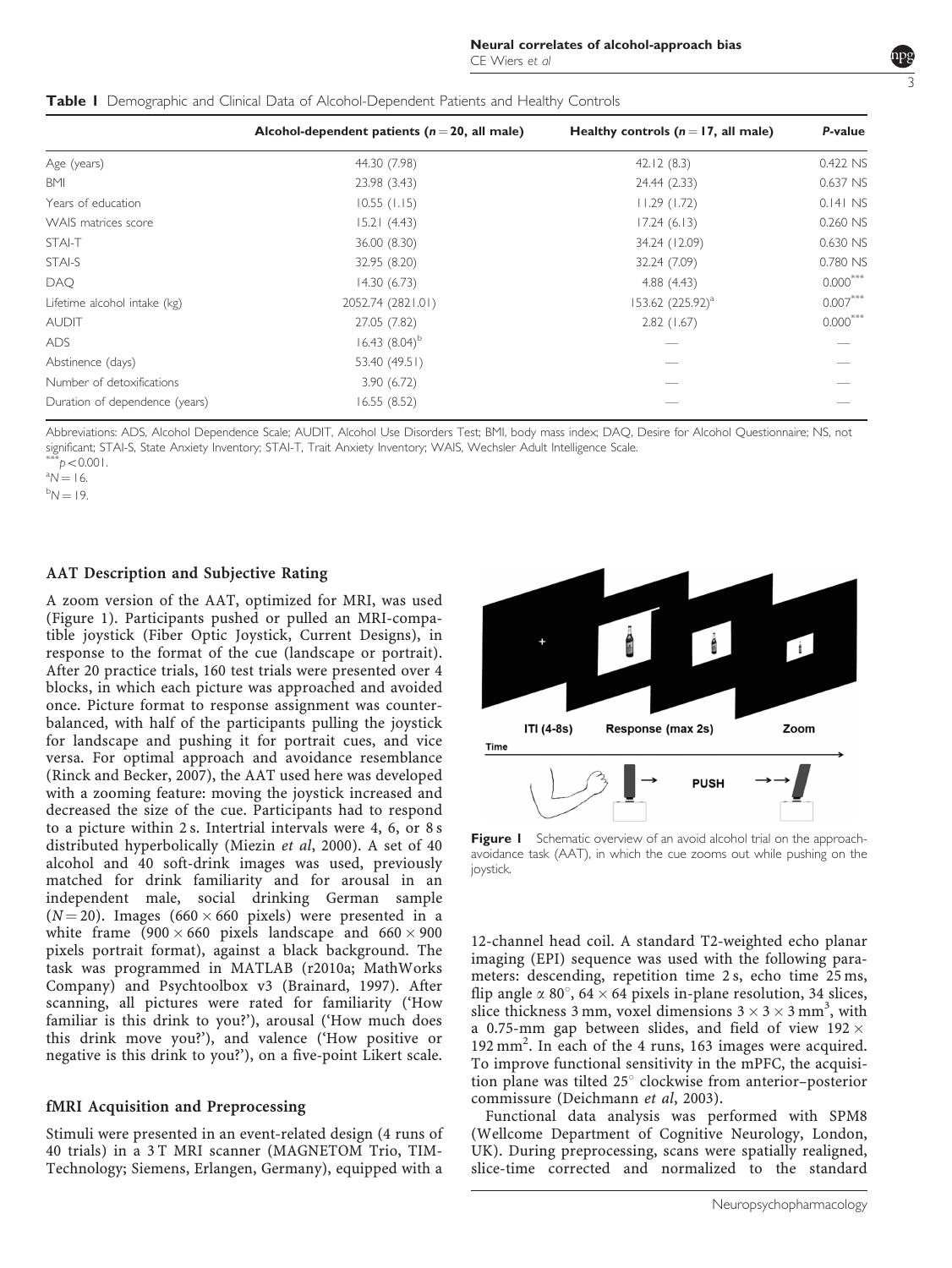Montreal Neurological Institute (MNI) EPI template. Smoothing was performed with an 8-mm full-width at half-maximum Gaussian kernel. None of the participants moved more than  $2 \text{ mm}$  or  $2^{\circ}$  within runs.

## Statistical Analysis

Responses that were missed or incorrect and response times (RTs) longer than 3 SDs above the mean were discarded based on each participant's performance. RTs were computed as the time required from the onset of stimulus presentation until the joystick reached a maximum or minimum position. Approach tendencies were calculated by subtracting median RT scores of pushing minus pulling pictures for each drink type. Positive approach tendencies indicate faster approaching than avoiding an image type, whereas negative approach tendencies indicate faster avoidance than approach. A  $2 \times 2$  mixed ANOVA on approach tendencies was calculated, with drink type (alcohol/soft drink) as the within-subject factor and group (alcohol-dependent /healthy control) as the between-subject factor. Post-hoc group comparisons on separate approach tendencies (alcohol/soft drink) were performed with twosided two-sample Student's t-tests. The behavioral alcoholapproach bias RT score was defined as the difference score of approach tendency for alcohol minus approach tendency for soft drink. Pearson's correlation was calculated between the behavioral alcohol-approach bias and DAQ alcohol craving.

For fMRI data, there were five regressors per subject: alcohol push, alcohol pull, soft-drink push, soft-drink pull, and missed trials. Single trials were modeled with the trial's RT as duration of the event and convolved with the hemodynamic response function. The six realignment parameters were included as regressors of no interest. Temporal filtering of 128 s was used.

The following contrasts were calculated per subject: (1) (approach alcohol $>$ avoid alcohol) $>(approach soft drink$  $\geq$  avoid soft drink) for the approach-alcohol contrast and (2) the reverse (avoid alcohol $\geq$ approach alcohol) $\geq$ (avoid soft drink > approach soft drink) for the avoid-alcohol contrast. On the second level, both contrasts were compared between groups using a two-sample Student's t-test. We created four regions of interest (ROIs), based on our a priori hypotheses (Figure 2). Both the NAcc and amygdala ROIs were defined by the bilateral NAcc and amygdala using the human anatomical WFU Pickatlas [\(Maldjian](#page-8-0) et al, 2003). As mPFC and bilateral dlPFC are anatomically not clearly defined, two functional ROIs of these brain areas were downloaded from an online atlas of functional ROIs [\(Shirer](#page-8-0) et al[, 2012\)](#page-8-0). ROIs were used for small-volume correction (SVC) of the results, with a significance threshold of  $p<0.05$ , family-wise error corrected (FWE).

For post-hoc analyses, two approach tendency contrasts were calculated on the first level: (1) (approach alcohol  $>$ avoid alcohol) and (2) (approach soft drink  $>$  avoid soft drink). These contrasts were compared between groups using two-sample Student's t-tests, masked with our a priori defined ROIs.

To test whether length of abstinence was negatively related to activity in our ROIs, regression analyses within



Figure 2 A- priori defined regions of interests of the motivational system (nucleus accumbens (NAcc), medial prefrontal cortex (mPFC), and amygdala) and of the cognitive control system (dorsolateral prefrontal cortex (dlPFC)), shown in red and blue respectively.

these ROIs with length of abstinence as a regressor were performed in alcohol-dependent patients only.

To identify correlations with DAQ craving scores and alcohol-approach bias-related brain activations in alcoholdependent patients, we performed a regression analysis on the approach-alcohol contrast, with DAQ scores as a regressor. Results of correlations were FWE corrected (SVC) for our ROIs (NAcc, mPFC, and amygdala).

## RESULTS

#### Behavioral Assessment and Subjective Ratings

Groups did not differ in years of education, body mass index, Wechsler Adult Intelligence Scale intelligence scores, or in anxiety trait (STAI-T) and state (STAI-S) scores ([Table 1\)](#page-2-0). There were more smokers in the alcoholdependent group ( $N = 20$ , 100%) compared with the control group ( $N = 6$ , 28.3%;  $\chi^2 = 7.54$ ,  $p = 0.006$ ). However, we did not include smoking as a covariate, as smoking behavior was related to lifetime alcohol consumption ( $R = 0.58$ ,  $p = 0.007$ ; also when corrected for age:  $R = 0.58$ ,  $p = 0.007$ ) and DAQ craving scores ( $R = 0.45$ ,  $p = 0.047$ ) in alcoholdependent patients. Consequently, including smoking as a covariate may remove variance explained by drinking behavior (an exploratory analysis with smoking behavior as a covariate in the main group analysis revealed that whereas results on the NAcc  $(p<0.05, FWE)$  and dlPFC (lack of effect at  $p>0.05$ , FWE) in both the approach and avoid contrast did not change, activity in the mPFC did not reach significance when including smoking as a covariate  $(p>0.05, FWE)$ ).

4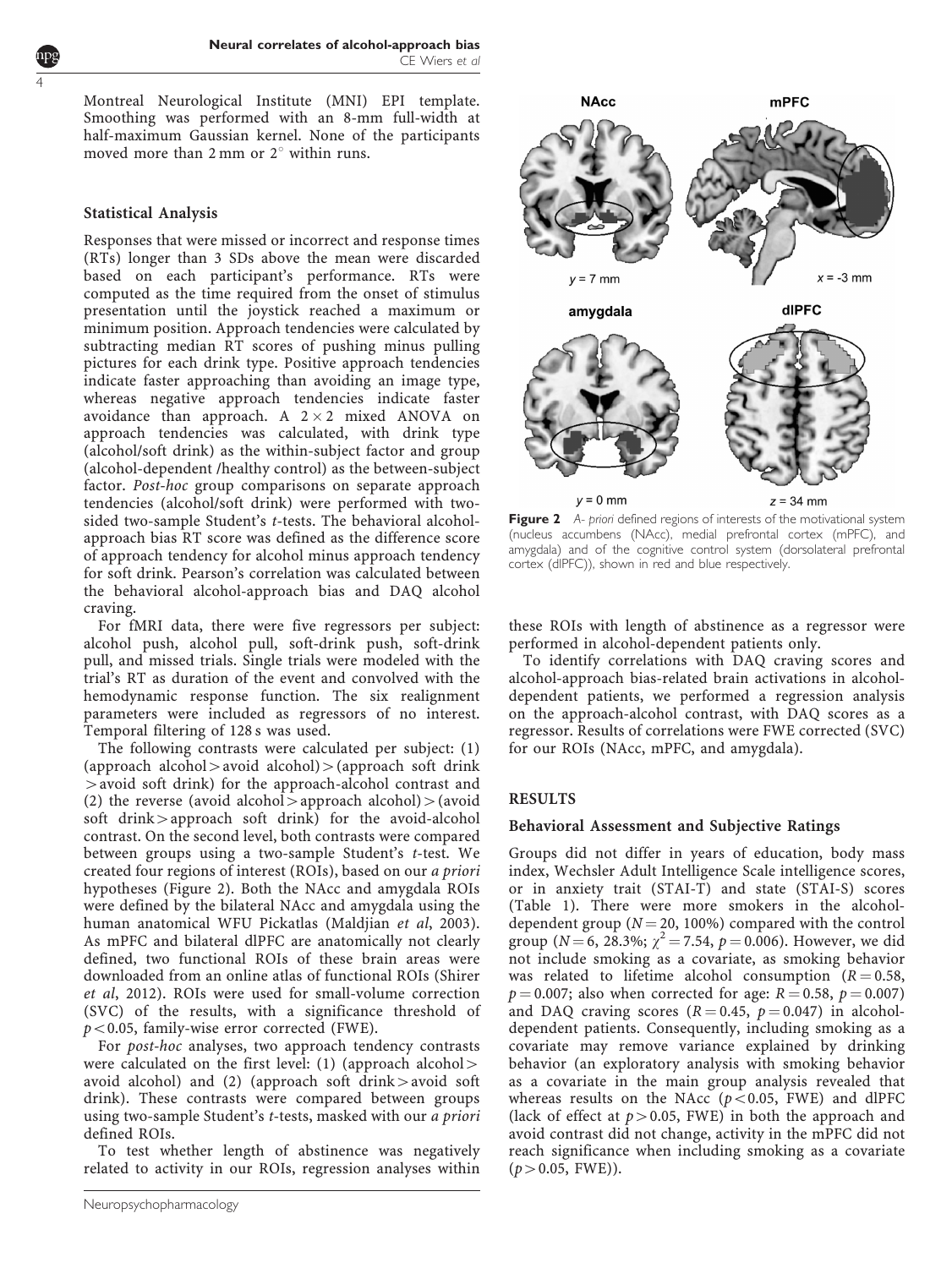

Figure 3 Mean approach tendencies (response time (RT) avoidapproach) for alcohol and soft-drink cues. There was a significant interaction effect of drink type  $\times$  group (p < 0.01), with alcohol cues being approached faster in alcohol-dependent patients as a trend  $(p<0.06)$ . Error bars depict 1 SE above and below the mean.  $\sqrt[n]{p}$  < 0.01.

DAQ alcohol-craving ratings were higher in alcoholdependent patients  $(M = 14.3, SD = 6.7)$  compared with healthy controls  $(M = 4.88, SD = 4.4; t(35) = 3.55,$  $p = 0.001$ ). Picture ratings (familiarity, valence, and arousal) for both alcohol and soft-drink cues did not differ between groups (all  $p > 0.13$ ).

For the AAT, all RT variables, both separate approach tendencies (alcohol/soft drink) and the overall alcoholapproach bias score were distributed normally (Kolmogorov– Smirnov test: all  $p > 0.12$ ). The assumption of homogeneity of variance was met in all cases (Levene's test for equality of variance: all  $p > 0.52$ ). Mean error rate was 1.71% (SD = 1.95) and error rates did not differ between groups  $(t(35) = 0.49,$  $p = 0.63$ ).

As hypothesized, for behavioral approach tendencies there was a significant interaction effect between drink type  $\times$  group (F(1,34) = 9.99, p = 0.003,  $\eta^2$  = 0.22; Figure 3). Post-hoc Student's t-tests revealed that patients had greater approach tendencies for alcohol cues  $(M = 48.10 \text{ ms})$ ,  $\overrightarrow{SD} = 54.35$ ) compared with healthy controls by trend  $(M = 12.71 \text{ ms}, SD = 54.61; t(35) = 1.97, p = 0.057)$ . In contrast, approach tendencies for soft-drink cues did not differ between groups  $(t(35) = -0.92, p = 0.37)$ .

The behavioral alcohol-approach bias did not correlate with DAQ alcohol-craving scores, either in alcohol-dependent patients ( $r = 0.17$ ,  $p = 0.48$ ) or in healthy controls  $(r = -0.18, p = 0.49).$ 

## fMRI Results

Approach alcohol. For the main contrast of interest (approach alcohol  $>$ avoid alcohol $>$ (approach soft drink  $>$ avoid soft drink), alcohol-dependent patients showed a higher BOLD response in the NAcc area (peak in MNI space  $[x,y,z] = [15,5, -8]$ ;  $t = 3.54$ ,  $p < 0.05$ , FWE) and the mPFC (peak = [0,59,7]);  $t = 4.43$ ,  $p < 0.05$ , FWE) compared with that in healthy controls [\(Figure 4](#page-5-0)). The amygdala was not more strongly activated in patients compared with controls (bilateral;  $p > 0.05$ , FWE), even at a more liberal threshold of  $p$ <0.005 uncorrected. Although the dlPFC was not more activated in patients than in controls with a threshold of

 $p < 0.05$ , FWE, a cluster in the left dlPFC survived the exploratory, a more liberal threshold of  $p < 0.005$  uncorrected.

Post-hoc Student's t-tests on separate approach tendency contrasts revealed that alcohol-related activity (approach alcohol > avoid alcohol) did not differ between groups in the NAcc and mPFC  $(p>0.005$  uncorrected). Approach tendency-related activity for soft-drink cues (approach soft drink $>$ avoid soft drink) was larger in healthy controls than in alcohol-dependent patients, both in the NAcc  $(peak = [9,8, -8];$   $t = 3.08, p < 0.05, FWE$  and mPFC  $(\text{peak} = [-12, 56, 7])$ ;  $t = 5.15$ ,  $p < 0.05$ , FWE).

Within patients, length of abstinence was not correlated with the approach-alcohol contrast within our ROIs  $(p>0.05$ , few, and  $p>0.005$ , uncorrected).

Avoid alcohol. In the reverse avoid-alcohol contrast (avoid alcohol > approach alcohol) > (avoid soft drink > approach soft drink), no suprathreshold activity was reached in the dlPFC (bilateral;  $p > 0.05$ , FWE) in patients versus controls. Moreover, an additional analysis with a more liberal threshold of  $p < 0.005$  (uncorrected) did not reveal suprathreshold activity.

Correlation of craving scores with alcohol-approach bias-related activity in alcohol-dependent patients. Alcoholdependent patients' DAQ craving scores correlated positively with activity in the amygdala for the approach-alcohol contrast (peak = [30,  $-7$ ,  $-11$ ]); t = 4.25, p < 0.05, FWE; [Figure 5\)](#page-6-0). There were no positive correlations between alcohol craving and activity in the NAcc or mPFC, even at  $p < 0.005$  uncorrected.

Results of whole brain-analyses are reported in Supplementary Table S1.

#### DISCUSSION

The current study shows that in comparison with healthy controls, alcohol-dependent patients had stronger behavioral approach tendencies for alcohol cues than for softdrink cues. At the neural level, the alcohol-approach bias interaction of drink type (alcohol vs soft drinks)  $\times$ movement (approach vs avoid) was associated with stronger brain response in both the NAcc and mPFC, areas that have previously been shown to have a role in alcohol cue reactivity, reward processing, and the motivational value of stimuli [\(Grusser](#page-8-0) et al, 2004; Hare et al[, 2009; Heinz](#page-8-0) et al, [2009; Kahnt](#page-8-0) et al, 2010; Park et al[, 2011\)](#page-8-0). Here we show that these areas are more active in patients vs controls while approaching vs avoiding alcohol cues, relative to soft-drink cues. This extends previous studies, which mostly involved passive viewing of alcohol cues (Heinz et al[, 2009; Schacht](#page-8-0) et al[, 2013](#page-8-0)). However, no strong effects were found in the dlPFC. Thus, we did not find direct support for enhanced or decreased neural inhibitory control, while patients were avoiding alcohol. The results suggest that differences in the motivational reward system, rather than a less active control system, underlie automatic action tendencies to alcohol in alcohol dependence.

The main findings support incentive sensitization models of addiction that propose fronto-limbic neuroadaptations to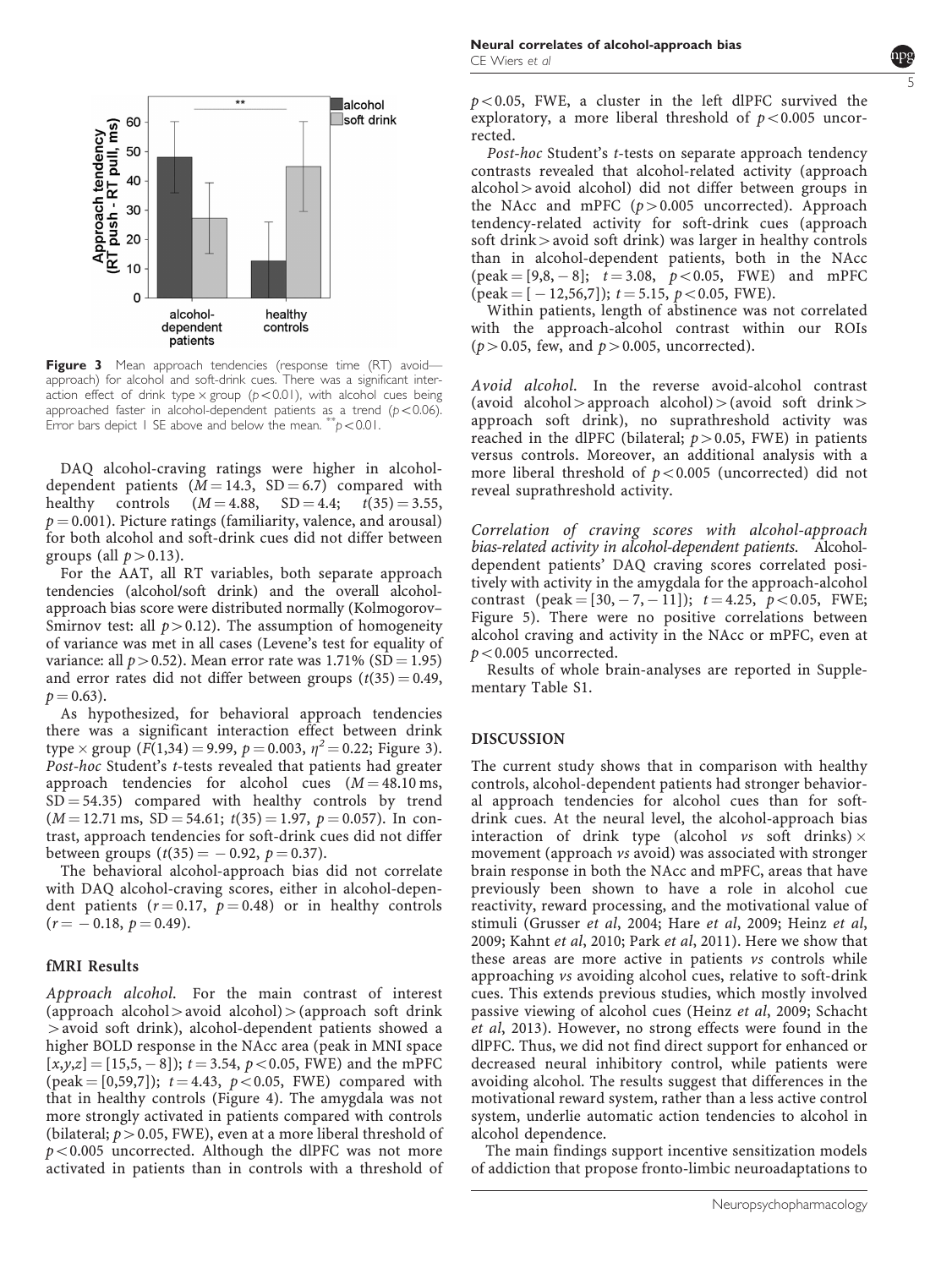<span id="page-5-0"></span>6



Figure 4 Nucleus accumbens (NAcc; a) and medial prefrontal cortex (mPFC; b) showed higher blood-oxygen-level-dependent (BOLD) response in alcohol-dependent patients compared with healthy controls in the alcohol-approach bias contrast (approach alcohol) avoid alcohol) > (approach soft drink > avoid soft drink). The effects were significant at  $p < 0.05$  (family-wise error (FWE) corrected and small-volume correction (SVC)). For visualization, activations within our NAcc regions of interest (ROI; a) and our mPFC ROI (b) are plotted with a threshold of  $p < 0.005$  uncorrected, on a standard anatomical brain template using MRIcron software. Bar plots of mean  $\beta$ -values per stimulus category (alcohol/soft drink) and per group (extracted from all voxels that were active at  $p < 0.005$  uncorrected) are for visualization purposes only. As performing post-hoc tests on these extracted  $\beta$ -values would be considered double dipping [\(Kriegeskorte](#page-8-0) et al, 2010), post-hoc Student's t-tests on separate approach tendency contrasts were performed using our a-priori NAcc and mPFC ROIs. These revealed that there were no group differences in approach tendency-related activity for alcohol (approach alcohol > avoid alcohol;  $p > 0.005$  uncorrected). In contrast, approach tendency-related activity for soft drinks (approach soft drink>avoid soft drink) was larger in healthy controls than alcohol-dependent patients, both in the NAcc ( $p < 0.05$ , FWE) and mPFC ( $p < 0.05$ , FWE).

underlie the automatic approach bias to drug cues in addicted individuals [\(Robinson and Berridge, 1993, 2003](#page-8-0)). The NAcc has been shown to be responsive to alcohol cue reactivity in alcohol-dependent patients (Braus et al[, 2001](#page-8-0); Heinz et al[, 2009](#page-8-0); [Wrase](#page-9-0) et al, 2007) and regulates drug sensitization in animals ([Abrahao](#page-7-0) et al, 2011). The mPFC is hypothesized to code subjective value signals important for goal-directed decision making (Hare et al[, 2009](#page-8-0); [Kahnt](#page-8-0) et al[, 2010;](#page-8-0) Park et al[, 2011\)](#page-8-0) and has been related to the attribution of incentive salience to alcohol cues [\(Grusser](#page-8-0) et al[, 2004](#page-8-0)). Recently, activity in the mPFC was shown for the cannabis approach bias in both cannabis users and nonsmoking controls [\(Cousijn](#page-8-0) et al, 2012). Moreover, a recent near-infrared spectroscopy study demonstrated that the neighboring orbitofrontal cortex is active when alcoholdependent patients approach alcohol cues ([Ernst](#page-8-0) et al, [2012](#page-8-0)). Hence, the NAcc and mPFC may have important roles in the drug approach bias.

As expected, alcohol-dependent patients reported higher subjective craving for alcohol when compared with the control group. Although the amygdala was not activated in the main approach-alcohol contrast in patients vs controls, alcohol-approach bias-related brain activity in the amygdala correlated positively with alcohol-craving scores in patients. This finding is in line with previous neuroimaging findings

that also showed a positive relation between activity in the amygdala while passively viewing alcohol cues and subjective craving ([Childress](#page-8-0) et al, 1999; [Koob and Volkow,](#page-8-0) [2010](#page-8-0)). The amygdala has a key role in Pavlovian-conditioned learning, and the formation and consolidation of emotional memories [\(Koob and Volkow, 2010](#page-8-0); [Volkow](#page-8-0) et al, [2004](#page-8-0)). Drug craving may therefore lead to increased memories of the abused drug or, in reverse, approaching alcohol may trigger drug associations and memories that initiate craving. However, our results did not support the hypotheses that increased NAcc and mPFC were related to subjective craving in patients. It may therefore be that NAcc and mPFC are specific for automatic approach reactions rather than explicit subjective judgments of drug craving, whereas the amygdala is only activated in patients that are explicitly aware of their craving.

The dlPFC was neither more nor less active in our avoidalcohol contrast in patients vs controls, under the stringent threshold of  $p < 0.05$ , FWE. More activity in the dlPFC was expected in patients compared with controls, as previous studies found that the dlPFC is generally more active when stimulus and response are incongruent ([Roelofs](#page-8-0) et al, 2009; [Volman](#page-9-0) et al, 2011). In contrast, it may be that patients lack control to avoid alcohol and hence show reduced dlPFC activity in the avoid-alcohol contrast. In the latter contrast,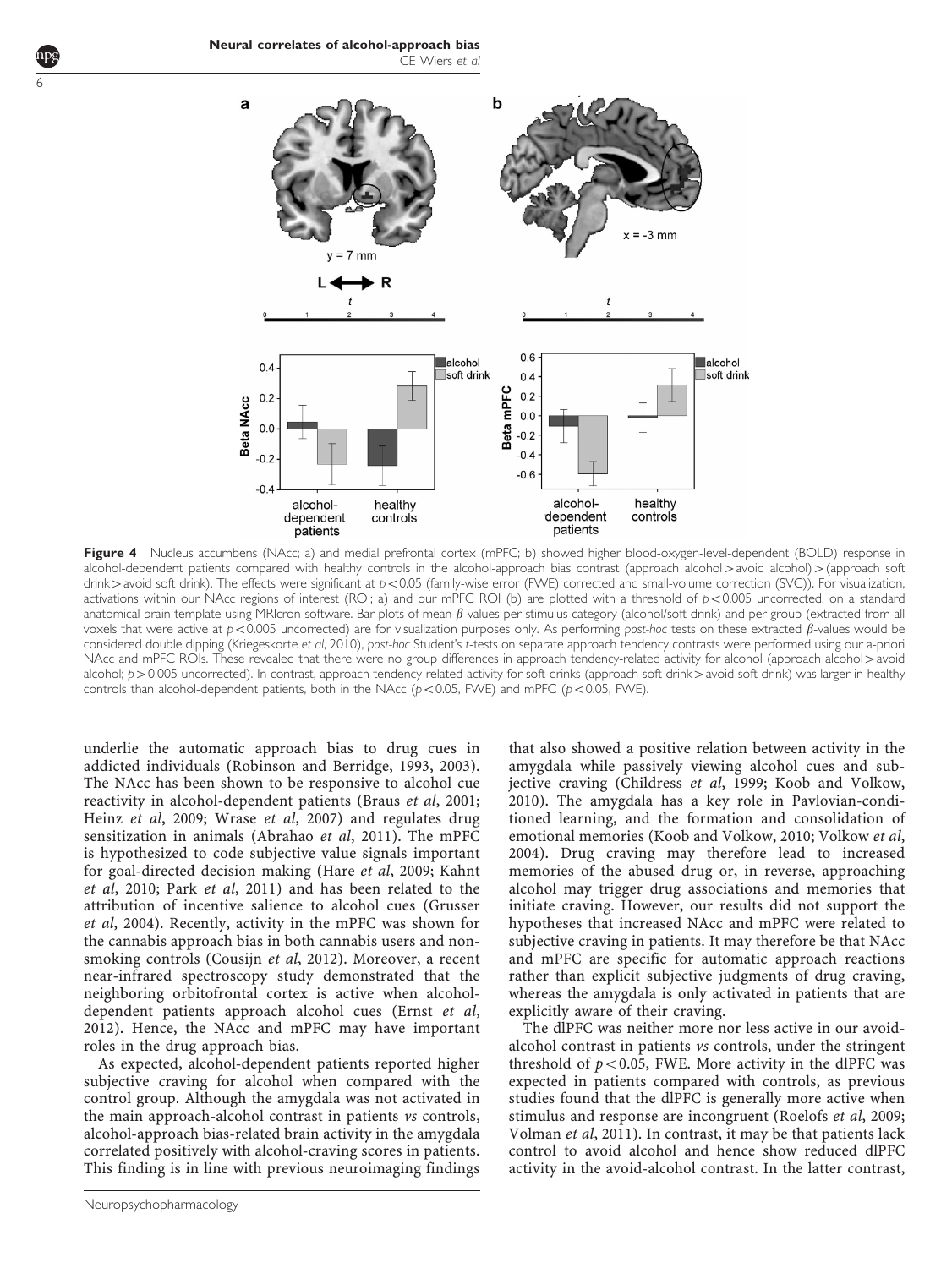<span id="page-6-0"></span>

Figure 5 Craving scores correlated positively with alcohol-approach bias-related brain activity in the amygdala in alcohol-dependent patients  $(p<0.05$ , family-wise error (few) corrected and small-volume correction (SVC)). Activations within the amygdala regions of interest (ROI) are plotted here on a standard anatomical brain template using MRIcron software, with a threshold of  $p < 0.005$  uncorrected. Mean  $\beta$ -values were extracted from the activated clusters within the amygdala ROI (at  $p < 0.005$ ) uncorrected), in order to produce the correlation plot. The correlation plot is for visualization purposes only. No further post-hoc tests were performed on these extracted data, as this would be considered double dipping ([Kriegeskorte](#page-8-0) et al, 2010).

a cluster in the left dlPFC survived the exploratory, more liberal threshold of  $p < 0.005$  uncorrected. As this result is uncorrected only, it cannot be firmly interpreted. Thus, differences in dlPFC activation between groups cannot be excluded at this point (and neither can they be confirmed). As alcohol-dependent patients were all clinic in-patients, it may be that avoiding alcohol cues was not incongruent for this population. This could explain why the dlPFC was not activated in the avoid-alcohol contrast in patients compared with controls. Future studies could investigate whether neural correlates of the alcohol-approach bias in social or hazardous drinkers for whom drinking is not (yet) problematic would involve dlPFC activity for avoiding alcohol. Moreover, in high-risk cannabis smokers, higher dlPFC activity during cannabis approach trials but lower

activity during cannabis avoidance trials were associated with decreases in cannabis problem severity 6 months later [\(Cousijn](#page-8-0) et al, 2012). Although these findings were obtained with a structurally different task, in which participants symbolically approach the drug in certain mini-blocks and avoid it in other mini-blocks, future studies could focus on alcohol-approach bias-related dlPFC activity in relation to future addiction severity in alcohol dependence.

7

Post-hoc Student's t-tests revealed that the significant behavioral alcohol-approach bias interaction was mainly driven by a trend-wise difference between groups in approach tendencies for alcohol cues rather than soft-drink cues. That is, as hypothesized, behavioral approach tendencies for alcohol were larger in patients vs controls, whereas there was no detectable group difference for soft-drink approach tendencies. In contrast, the interaction of BOLD responses in mPFC and NAcc was mainly driven by group differences in approach  $>$  avoid soft-drink cues rather than approach  $>$  avoid-alcohol cues. That is, patients showed significantly lower activity in the mPFC and NAcc when approaching  $>$  avoiding soft drinks, but there were no significant between-group differences in BOLD responses when approaching avoiding alcohol. It is, however, difficult to interpret the separate approach tendency contrasts in isolation from the alcohol-approach bias interaction of drink type (alcohol  $\nu s$  soft drinks)  $\times$  movement (approach vs avoid). Namely, there are methodological reasons to include a neutral category (soft drinks) to the main analysis. First, this allowed us to correct for general approach/avoid tendencies. For example, it may be that patients generally show reduced BOLD responses for approach tendencies of neutral stimuli, such as soft drinks. Second, this corrects for differences in visual feedback and motor movements between approach (zoom in/pull) and avoidance (zoom out/push) trials. Third, defining automatic drug biases as the difference between BOLD signals elicited by drug cues and neutral cues is in line with previous fMRI research on the drug approach bias ([Cousijn](#page-8-0) et al, 2012), the drug attentional bias (Janes et al[, 2010; Vollstadt-Klein](#page-8-0) et al, [2012\)](#page-8-0), and drug-cue reactivity (Beck et al[, 2012](#page-7-0); [Childress](#page-8-0) et al[, 1999](#page-8-0); [Grusser](#page-8-0) et al, 2004; Heinz et al[, 2004, 2009;](#page-8-0) Wrase et al[, 2007\)](#page-9-0). Nevertheless, the between-group differences in the soft-drink-approach tendency contrast rather than for alcohol may well be meaningful. It may be that the alcohol-approach bias is due to decreased motivational brain responses to naturally rewarding stimuli, such as soft drinks, rather than an increased motivational response to alcohol. This is in line with previous studies showing that addicted individuals demonstrate reduced reward-related activation to naturally rewarding stimuli compared with controls ([Volkow](#page-8-0) et al, 2004; [Wrase](#page-9-0) et al, [2007\)](#page-9-0). In previous fMRI research on drug-approach biases, drug-attentional biases and drug-cue reactivity post-hoc tests exploring interactions have not usually been performed (for an exception, see Braus et al[, 2001\)](#page-8-0), nor have plots of the separate  $\beta$ -coefficients of alcohol/neutral subscores been provided (Beck et al[, 2012;](#page-7-0) [Childress](#page-8-0) et al, [1999; Cousijn](#page-8-0) et al, 2012; [Grusser](#page-8-0) et al, 2004; [Heinz](#page-8-0) et al, [2004;](#page-8-0) Janes et al[, 2010;](#page-8-0) [Wrase](#page-9-0) et al, 2007; [Vollstadt-Klein](#page-8-0) et al[, 2012](#page-8-0)). Therefore, future fMRI studies should assess in detail whether increased alcohol cue-evoked reactivity is indeed due to enhanced reactivity to alcohol cues, or rather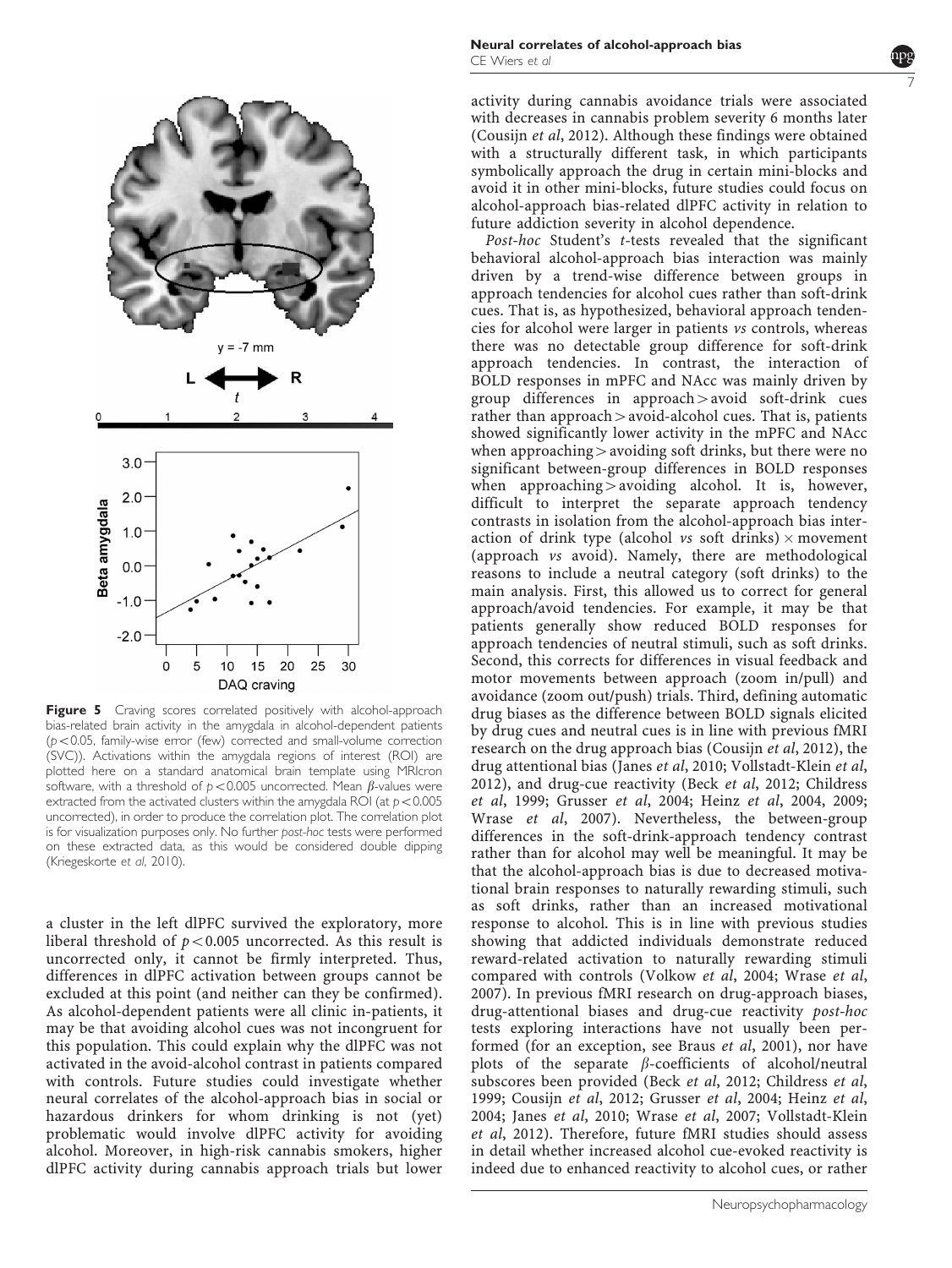<span id="page-7-0"></span>(or additionally) due to reduced reactivity to natural rewards. This could have implications for treatment: rather than attempting to reduce the appeal of alcohol, one could promote the appeal of naturally rewarding stimuli.

A few limitations of the present study need to be mentioned. First, the duration of abstinence of patients varied between 1 week and 6 months, which may have influenced craving and automatic processes. However, length of abstinence was neither negatively correlated with BOLD responses in our ROIs in the approach-alcohol contrast, nor with BOLD responses in the dlPFC in the avoid-alcohol contrast. Therefore, alcohol-approach-biasrelated brain responses may be independent of abstinence and could hence have a significant role in relapse even after long-term abstinence. Second, there were more smokers in the alcohol-dependent group than in the healthy control group. An exploratory analysis revealed that when including smoking behavior as a covariate, mPFC activity did not reach significance ( $p > 0.05$ , FWE). Hence, it cannot be excluded that the mPFC effects were due to smoking rather than alcohol dependence or to the combination of both addictive behaviors. However, this is unlikely, as our task was exclusively focused on responses to alcohol and soft-drink cues rather than smoking cues. Moreover, smoking behavior was highly correlated with alcohol use and craving in patients. Consequently, including smoking as a covariate may remove variance explained by drinking behavior. Furthermore, although smoking generally influences BOLD [\(Jacobsen](#page-8-0) et al, 2002), contrasting approach versus avoid trials made the results independent of general differences in BOLD response due to nicotine use.

In summary, our findings suggest that the automatic alcohol-approach bias is related to changes in the motivational system in alcohol-dependent patients. Even when patients express an explicit wish to remain abstinent, reflexive embodied reactions to alcohol and motivational brain mechanisms are likely to make patients vulnerable for relapse. The findings have implications for treatment of alcohol addiction. Treatment generally focuses on the improvement of conscious control (cognitive behavioral therapy or counseling) and reduction of craving by pharmacotherapy. However, our current results and recent clinical effects of bias modification training [\(Eberl](#page-8-0) et al, [2012](#page-8-0); Wiers et al[, 2011\)](#page-9-0) suggest the automatic drug approach bias as a potential target for clinical intervention. Future studies should focus on whether and how training influences addictive brain states.

## FUNDING AND DISCLOSURE

This study was supported by grants from the German Federal Ministry of Education and Research (BMBF-01KR1207C to AH and FB) and the German Research Foundation (DFG\_FOR\_1617 to AH). CEW: Berlin School of Mind and Brain (Humboldt University Berlin) and Hendrik Muller Vaderlandsch Fonds. CS: Berlin School of Mind and Brain (Humboldt University Berlin). SQP: Berlin School of Mind and Brain (Humboldt University Berlin) and Swiss National Science Foundation. VUL: German National Merit Foundation, the Berlin School of Mind and Brain (Humboldt University Berlin), and the German Academic

Exchange Service. SG: Berlin School of Mind and Brain (Humboldt University Berlin). AH: German Research Foundation (Deutsche Forschungsgemeinschaft; HE 2597/ 4-3; 7-3; 13-1;14-1;15-1; Excellence Cluster Exc 257 & STE 1430/2-1), German Federal Ministry of Education and Research (01GQ0411; 01QG87164; NGFN Plus 01 GS 08152 and 01 GS 08 159). Unrestricted research grants from Eli Lilly & Company, Janssen-Cilag, and Bristol-Myers Squibb. JL: DRV-Bund (German Pension Funds), Salus Clinic Lindow (privately owned clinic), IVB (training institute for behaviour therapy), compensation as lecturer at several institutes for behaviour therapy. RWW: Research funding from NWO (Netherlands Science Foundation), ZONMW (Medical Research Counsil Netherlands), EU FP7, ERAB (European Foundation for Alcohol Research), Amsterdam University Funds, Dutch Ministery of Justice and Security, NIDA-NWO. Editor for journal Addiction. Speakers fees/ paid travel from Lundbeck, APS, ERAB, ABMRF, Icana (Yale Imaging Conference), Sucht (German Addiction Society), DFG (German National Science Foundation), Berkeley Harvard, University of Liverpool, University of Padova, University of Rome, University of Missouri, University of Western Australia, European College of Neuropsychopharmacology (ECNP). HW: BMBF (German Ministery of Education), DFG (German Research Foundation), VW (Volkswagen)-foundation, reviewer from the Netherlands Organisation for Scientific Research, speaker from the Humboldt University, WDR (West German Broadcasting), Law Academy of North-Rhine-Westfalia, University of Mainz, The XV Congress of Cognitive Psychotherapy in Milano, editor from the journal Nervenheilkunde. FB: Charité Universitätsmedizin Berlin, German Federal Ministry of Education, Lundbeck, Eli Lilly International Foundation. CKG declares no conflict of interest.

## ACKNOWLEDGEMENTS

We thank Ulrike Malecki, Steffen Pawelczack, Silvia Hoffman, Natalie Becht, and Jana Paeplow for the recruitment of patients from the Salus Clinic Lindow; Heiner Stuke, Amir Javadi, Sven Hädel, Steffen Weissmann, and Scott Stensland for technical support; Nick White, Thomas Gladwin, and Georgina Torbet for proofreading; and Thomas Gladwin for final comments on the manuscript. We thank the Berlin School of Mind and Brain for reimbursement of the joystick.

## **REFERENCES**

- Abrahao KP, Quadros IM, Souza-Formigoni ML (2011). Nucleus accumbens dopamine D(1) receptors regulate the expression of ethanol-induced behavioural sensitization. Int J Neuropsychopharmacol 14: 175–185.
- Baler RD, Volkow ND (2006). Drug addiction: the neurobiology of disrupted self-control. Trends Mol Med 12: 559–566.
- Bechara A (2005). Decision making, impulse control and loss of willpower to resist drugs: a neurocognitive perspective. Nat Neurosci 8: 1458–1463.
- Beck A, Wustenberg T, Genauck A, Wrase J, Schlagenhauf F, Smolka MN et al (2012). Effect of brain structure, brain function, and brain connectivity on relapse in alcohol-dependent patients. Arch Gen Psychiatry 69: 842–852.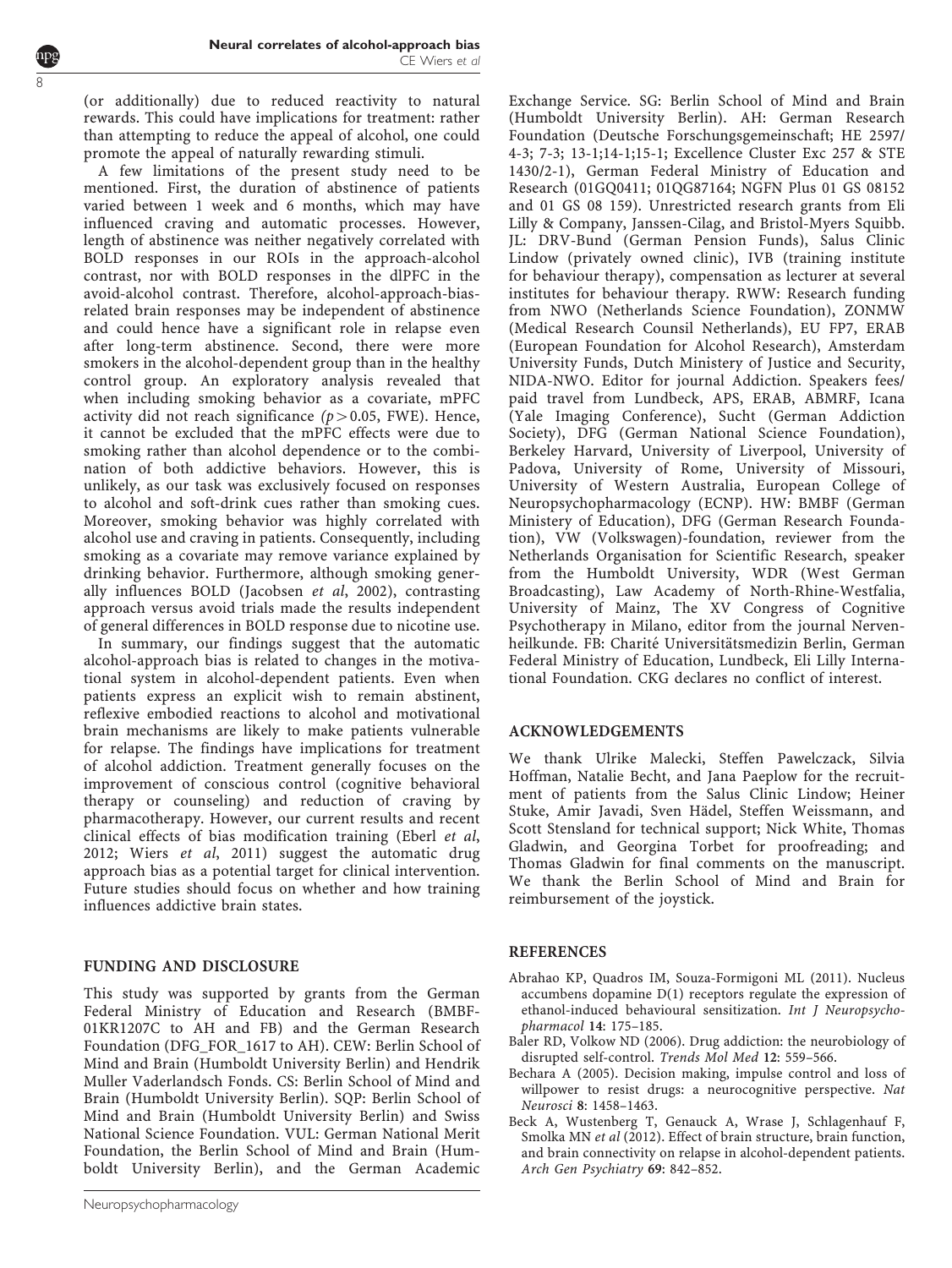<span id="page-8-0"></span>Brainard DH (1997). The Psychophysics Toolbox. Spat Vis 10: 433–436.

- Braus DF, Wrase J, Grusser S, Hermann D, Ruf M, Flor H et al (2001). Alcohol-associated stimuli activate the ventral striatum in abstinent alcoholics. J Neural Transm 108: 887–894.
- Childress AR, Mozley PD, McElgin W, Fitzgerald J, Reivich M, O'Brien CP (1999). Limbic activation during cue-induced cocaine craving. Am J Psychiatry 156: 11–18.
- Cousijn J, Goudriaan AE, Ridderinkhof KR, van den Brink W, Veltman DJ, Wiers RW (2012). Approach-bias predicts development of cannabis problem severity in heavy cannabis users: results from a prospective FMRI study. PloS One 7: e42394.
- Cousijn J, Goudriaan AE, Wiers RW (2011). Reaching out towards cannabis: approach-bias in heavy cannabis users predicts changes in cannabis use. Addiction 106: 1667–1674.
- Deichmann R, Gottfried JA, Hutton C, Turner R (2003). Optimized EPI for fMRI studies of the orbitofrontal cortex. NeuroImage 19(2 Pt 1): 430–441.
- Eberl C, Wiers RW, Pawelczack S, Rinck M, Becker ES, Lindenmeyer J (2012). Approach bias modification in alcohol dependence: Do clinical effects replicate and for whom does it work best? Dev Cogn Neurosci.
- Ernst LH, Plichta MM, Dresler T, Zesewitz AK, Tupak SV, Haeussinger FB et al (2012). Prefrontal correlates of approach preferences for alcohol stimuli in alcohol dependence. Addict Biol (e-pub ahead of print; doi[:10.1111/adb.12005\)](http://dx.doi.org/10.1111/adb.12005).
- Gladwin TE, Figner B, Crone EA, Wiers RW (2011). Addiction, adolescence, and the integration of control and motivation. Dev Cogn Neurosci 1: 364–376.
- Grusser SM, Wrase J, Klein S, Hermann D, Smolka MN, Ruf M et al (2004). Cue-induced activation of the striatum and medial prefrontal cortex is associated with subsequent relapse in abstinent alcoholics. Psychopharmacology 175: 296–302.
- Hare TA, Camerer CF, Rangel A (2009). Self-control in decisionmaking involves modulation of the vmPFC valuation system. Science 324: 646–648.
- Hayashi T, Ko JH, Strafella AP, Dagher A (2013). Dorsolateral prefrontal and orbitofrontal cortex interactions during self-control of cigarette craving. Proc Natl Acad Sci USA 110: 4422–4427.
- Heinz A, Beck A, Grusser SM, Grace AA, Wrase J (2009). Identifying the neural circuitry of alcohol craving and relapse vulnerability. Addict Biol 14: 108–118.
- Heinz A, Siessmeier T, Wrase J, Hermann D, Klein S, Grusser SM et al (2004). Correlation between dopamine D(2) receptors in the ventral striatum and central processing of alcohol cues and craving. Am J Psychiatry 161: 1783–1789.
- Hyman SE, Malenka RC (2001). Addiction and the brain: the neurobiology of compulsion and its persistence. Nat Rev Neurosci 2: 695–703.
- Hyman SE, Malenka RC, Nestler EJ (2006). Neural mechanisms of addiction: the role of reward-related learning and memory. Ann Rev Neurosci 29: 565–598.
- Jacobsen LK, Gore JC, Skudlarski P, Lacadie CM, Jatlow P, Krystal JH (2002). Impact of intravenous nicotine on BOLD signal response to photic stimulation. Magn Reson Imaging 20: 141–145.
- Janes AC, Pizzagalli DA, Richardt S, Frederick Bde B, Holmes AJ, Sousa J et al (2010). Neural substrates of attentional bias for smoking-related cues: an FMRI study. Neuropsychopharmacology 35: 2339–2345.
- Jentsch JD, Taylor JR (1999). Impulsivity resulting from frontostriatal dysfunction in drug abuse: implications for the control of behavior by reward-related stimuli. Psychopharmacology 146: 373–390.
- Kahnt T, Heinzle J, Park SQ, Haynes JD (2010). The neural code of reward anticipation in human orbitofrontal cortex. Proc Natl Acad Sci USA 107: 6010–6015.
- Kaufman AS, Lichtenberger E (2006). Assessing Adolescent and Adult Intelligence. 3rd edn Wiley: Hoboken, NJ, pp 7.
- Koob GF, Volkow ND (2010). Neurocircuitry of addiction. Neuropsychopharmacology 35: 217–238.
- Kriegeskorte N, Lindquist MA, Nichols TE, Poldrack RA, Vul E (2010). Everything you never wanted to know about circular analysis, but were afraid to ask. J Cereb Blood Flow Metab 30: 1551–1557.
- Love A, James D, Willner P (1998). A comparison of two alcohol craving questionnaires. Addiction 93: 1091–1102.
- Maldjian JA, Laurienti PJ, Kraft RA, Burdette JH (2003). An automated method for neuroanatomic and cytoarchitectonic atlas-based interrogation of fMRI data sets. NeuroImage 19: 1233–1239.
- Miezin FM, Maccotta L, Ollinger JM, Petersen SE, Buckner RL (2000). Characterizing the hemodynamic response: effects of presentation rate, sampling procedure, and the possibility of ordering brain activity based on relative timing. NeuroImage 11(6 Pt 1): 735–759.
- Park SQ, Kahnt T, Beck A, Cohen MX, Dolan RJ, Wrase J et al (2010). Prefrontal cortex fails to learn from reward prediction errors in alcohol dependence. J Neurosci 30: 7749–7753.
- Park SQ, Kahnt T, Rieskamp J, Heekeren HR (2011). Neurobiology of value integration: when value impacts valuation. J Neurosci 31: 9307–9314.
- Rinck M, Becker ES (2007). Approach and avoidance in fear of spiders. J Behav Therapy Exp Psychiatry 38: 105-120.
- Robinson TE, Berridge KC (1993). The neural basis of drug craving: an incentive-sensitization theory of addiction. Brain Res Brain Res Rev 18: 247–291.
- Robinson TE, Berridge KC (2003). Addiction. Annu Rev Psychol 54: 25–53.
- Roelofs K, Minelli A, Mars RB, van Peer J, Toni I (2009). On the neural control of social emotional behavior. Social Cogn Affective Neurosci 4: 50–58.
- Saunders JB, Aasland OG, Babor TF, de la Fuente JR, Grant M (1993). Development of the Alcohol Use Disorders Identification Test (AUDIT): WHO Collaborative project on early detection of persons with harmful alcohol consumption–II. Addiction 88: 791–804.
- Schacht JP, Anton RF, Myrick H (2013). Functional neuroimaging studies of alcohol cue reactivity: a quantitative meta-analysis and systematic review. Addict Biol 18: 121–133.
- Sheehan DV, Lecrubier Y, Sheehan KH, Amorim P, Janavs J, Weiller E et al (1998). The Mini-International Neuropsychiatric Interview (M.I.N.I.): the development and validation of a structured diagnostic psychiatric interview for DSM-IV and ICD-10. J Clin Psychiatry 59(Suppl 20): 22–33 quiz 34–57.
- Shirer WR, Ryali S, Rykhlevskaia E, Menon V, Greicius MD (2012). Decoding subject-driven cognitive states with whole-brain connectivity patterns. Cereb Cortex 22: 158–165.
- Skinner HA, Allen BA (1982). Alcohol dependence syndrome: measurement and validation. J Abnormal Psychol 91: 199–209.
- Skinner HA, Sheu WJ (1982). Reliability of alcohol use indices. The Lifetime Drinking History and the MAST. J Studies Alcohol 43: 1157–1170.
- Spielberger CD, Gorsuch RL, Lushene R, Vagg PR, Jacobs GA (1983). Manual for the State-Trait Anxiety Inventory. Consulting Psychologists Press: Palo Alto, CA.
- Stacy AW, Wiers RW (2010). Implicit cognition and addiction: a tool for explaining paradoxical behavior. Ann Rev Clin Psychol 6: 551–575.
- Volkow ND, Fowler JS, Wang GJ (2004). The addicted human brain viewed in the light of imaging studies: brain circuits and treatment strategies. Neuropharmacology 47(Suppl 1): 3–13.
- Vollstadt-Klein S, Loeber S, Richter A, Kirsch M, Bach P, von der Goltz C et al (2012). Validating incentive salience with functional magnetic resonance imaging: association between mesolimbic